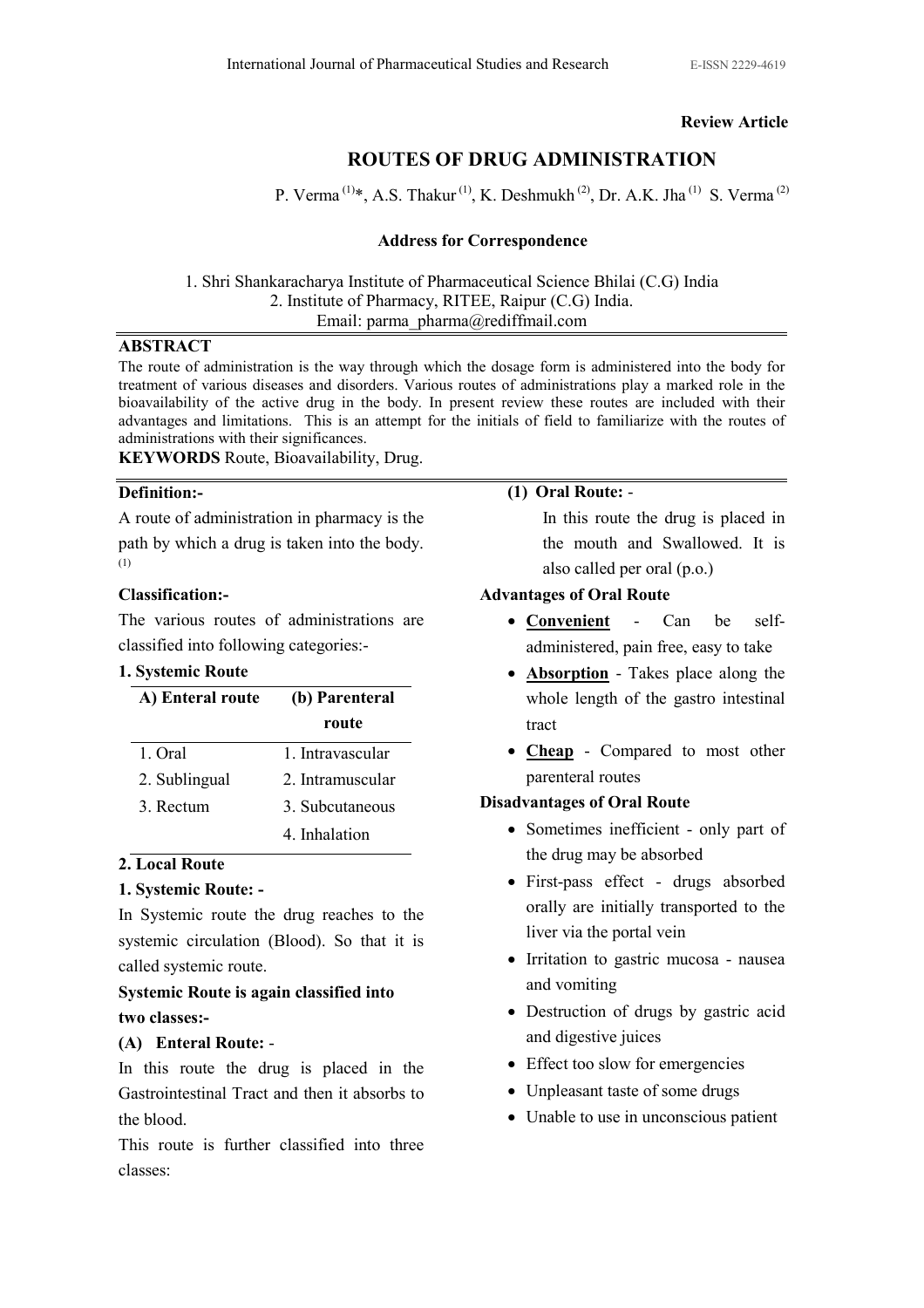

#### First-pass effect:-

This is effect which occurs with oral route of administration. The first-pass effect is the term used for the hepatic metabolism of a pharmacological agent when it is absorbed from the gut and

delivered to the liver via the portal circulation. The greater the first-pass effect, the less the agent will reach the systemic circulation when the agent is administered orally.<sup>(2, 3, 4 and 5)</sup>



Figure 2 First Pass Effect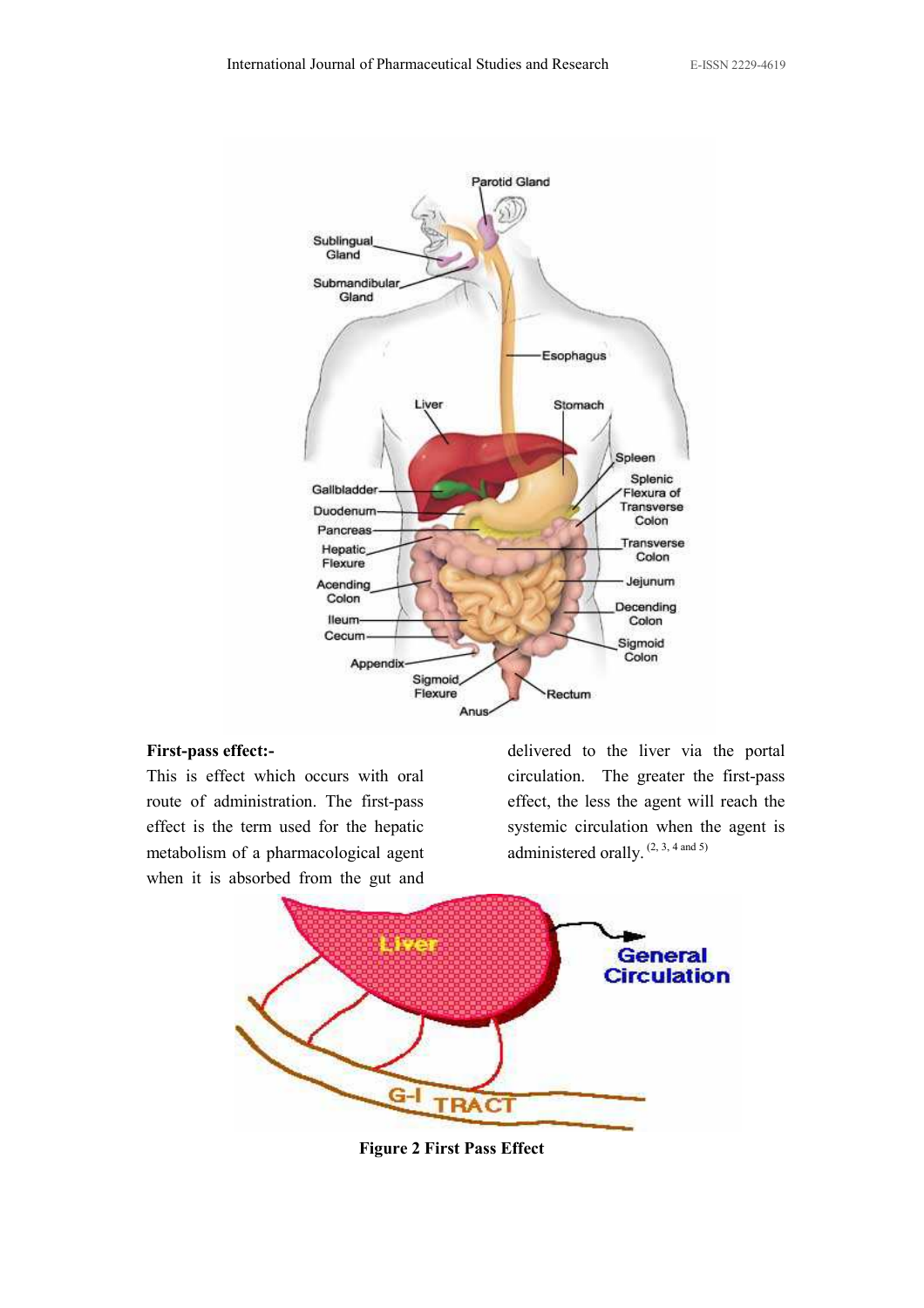# Examples of drugs which undergo marked First Pass Effect:-

- Imipramine,
- Propranolol,
- $\bullet$  Lidocaine<sup> $(1)$ </sup>

# Examples:-

The example of dosage forms which are used by oral route include

- 1. Tablet
- 2. Capsules
- 3. Syrups etc.

# Sublingual/Buccal route: -

In this route of administration the drug is placed under the tongue. And it is taken without the use of water. When it is placed under the tongue it disintegrates there and then absorption occurs in mouth. The tablets are small in size which is to be used through the sublingual route. (6) Example of Sublingual tablet is Nitroglycerine tablets

# Buccal Route

In this route of administration the drug is kept in the buccal cavity where it disintegrates and absorption occurs in the mouth. $(7)$ 

# Advantages

Advantages of Sublingual and Buccal Route of Administration are:-

- Rapid absorption:- It absorbs in the mouth so that its absorption
- Drug stability: As in this route the drug does not go to the stomach so it is not destroyed by the enzymes and acids present in the stomach so that it is stable.
- Avoid first-pass effect.

# Disadvantages

Disadvantages of Sublingual and Buccal Route of Administration are:-

- Inconvenient: In this route the drug is kept in the mouth so it is inconvenient.
- Small Doses: Small size is required to keep the drug in the mouth.
- Unpleasant taste of some drugs: The drugs having unpleasant taste can cause problem because the drug is kept in the mouth.



Figure 3 Sublingual Route



Figure 4 Buccal Route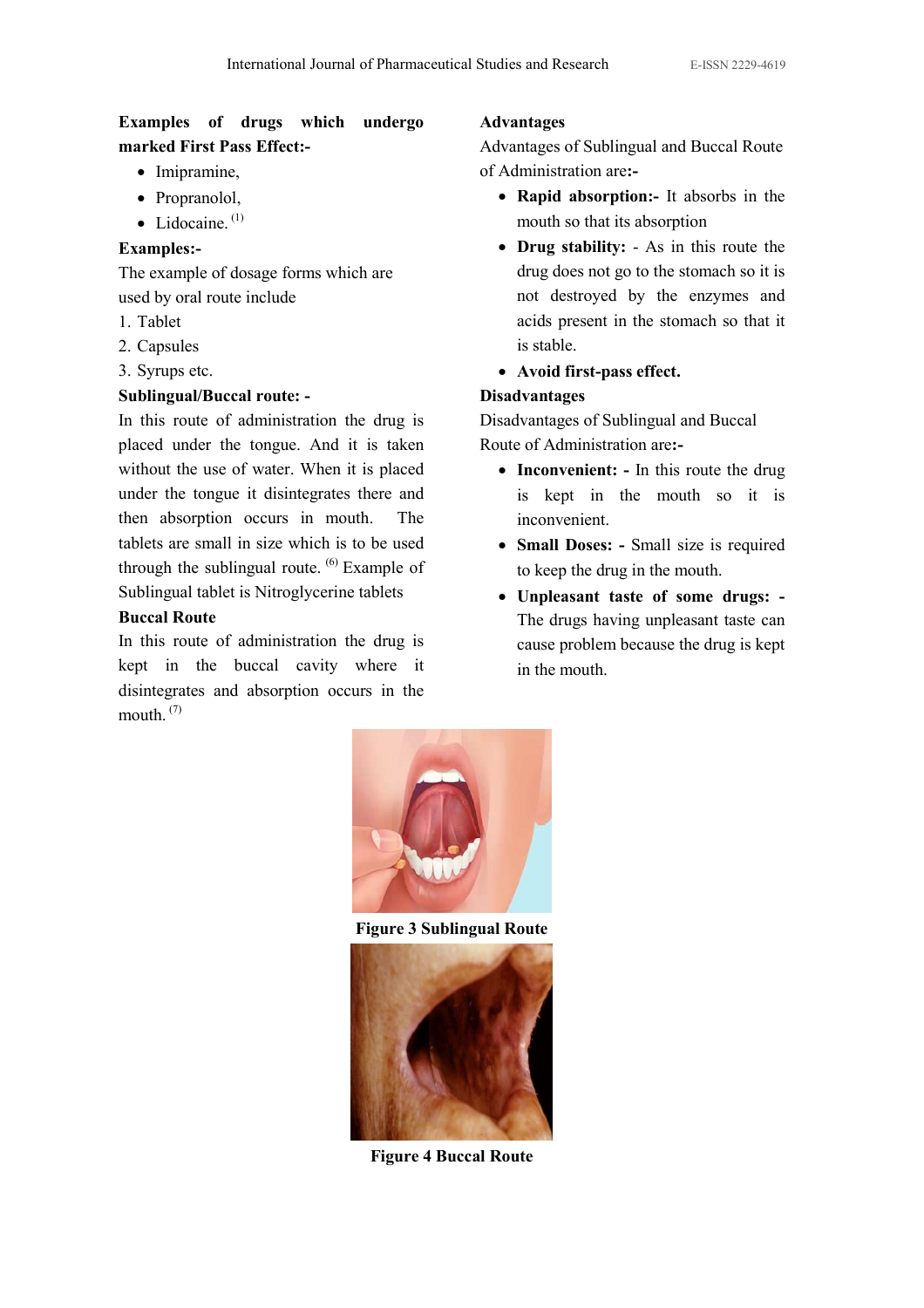# Rectal Route: -

Many drugs that are administered orally can also be administered rectally as a suppository. In this form, a drug is mixed with a waxy substance that dissolves or liquefies after it is inserted into the rectum. Because the rectum's wall is thin and its blood supply rich, the drug is readily absorbed. A suppository is prescribed for people who cannot take a drug orally because they have nausea, cannot swallow, or have restrictions on eating, as is required after many surgical operations. Drugs that are irritating in suppository form may have to be given by injection. (8)

# Vaginal Route:

Some drugs may be administered vaginally to women as a solution, tablet, cream, gel, suppository, or ring. The drug is slowly absorbed through the vaginal wall. This route is often used to give estrogen to women at menopause, because the drug helps prevent thinning of the vaginal wall, an effect of menopause (see menopause: hormone therapy).<sup>(9)</sup>

# Urethral Route:-

Some drugs are given through the urethra. This route is called urethral route of drug administration.<sup>(10)</sup>

# Advantages:-

Advantages of rectal/urethral/vaginal route are as follows:-

1. Unconscious patients and children:-

 If the patient is unconscious then it is not possible to give the drug orally. So in this situation the drug can be given through rectal/urethral/vaginal route.

2. If patient is having nauseous or vomiting

# Disadvantages:-

1. May cause irritation

2. Absorption may be variable.

# Examples:-

- 1. Suppositories
- 2. Vaginal Bogies
- 3. Urethral Bogies

# Parenteral Routes:-

In this route of administration the drug does not pass through the gastrointestinal tract. It directly reaches to the blood. $(11)$ 

It can further be classified into two classes:-

1. With injections:- in this class the drugs are administered with the use of injections

e.g. Intravascular,

Intramuscular,

Subcutaneous

2. Without injections: - in this class the drugs are administered without use of injections.

e.g. Inhalations.

# With Injections:-

# 1. Intravascular:-

In this route of administration the drug is directly taken into the blood with the help of injection. Absorption phase is bypassed.

# Advantages:-

- 1. Precise, accurate and almost immediate onset of action
- 2. Large quantities can be given, fairly pain free
- 3. Can be given to unconscious patients.
- 4. Quick action
- 5. Drugs having unpleasant taste can be given.

# Disadvantages:-

- 1. Pain at the site of injection.
- 2. Greater risk of adverse effects A. High concentration attained rapidly
	- b. Risk of embolism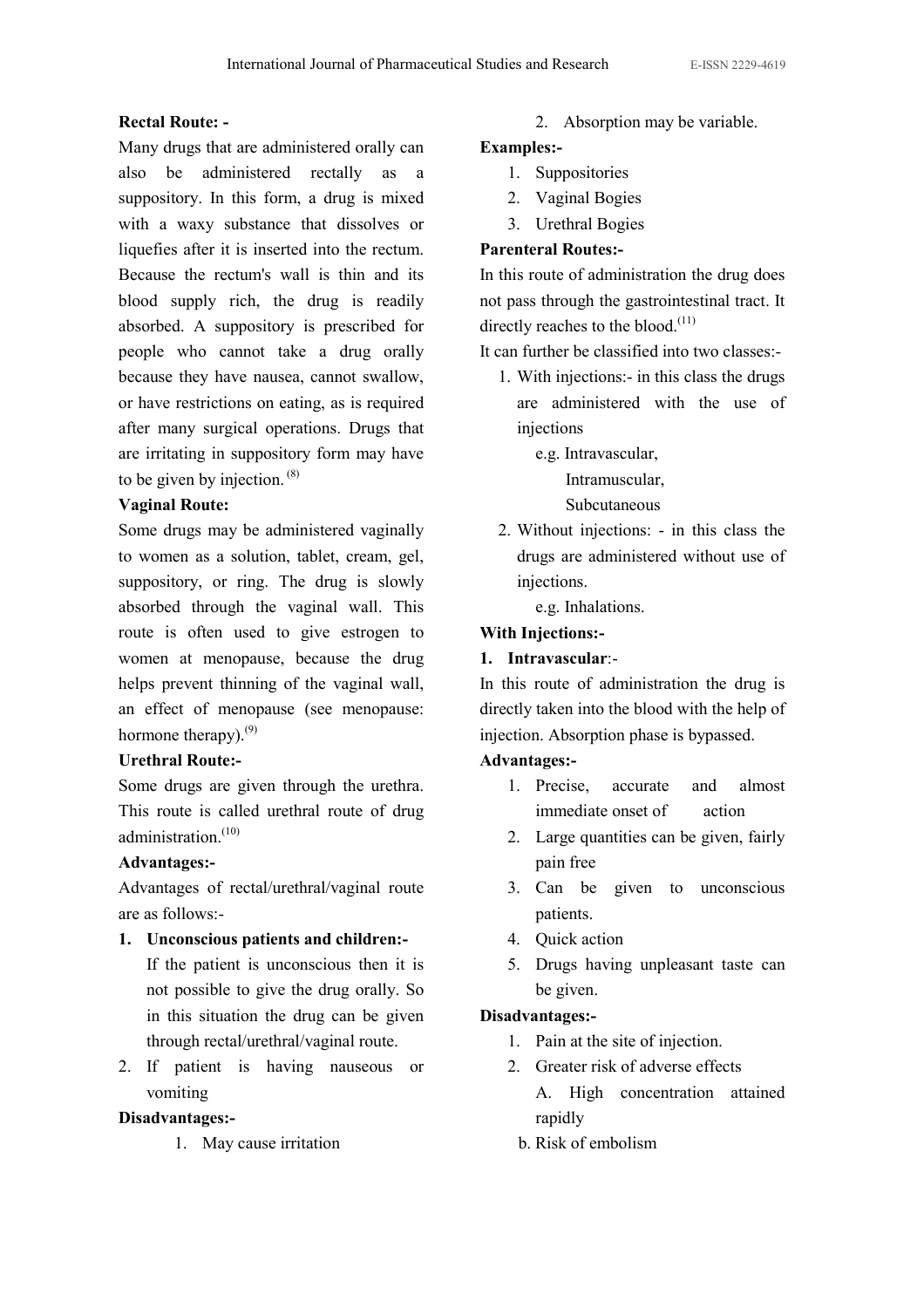

Figure 5 Injectable Route of Administration

#### 2. Intramuscular:-

In this route of administration the drug is given into the muscles with the help of injection. Drug once reaches to the muscles, absorbs into the blood.

- 1. Very rapid absorption of drugs in aqueous solution
- 2. Depot and slow release preparations
- 3. Pain at injection sites for certain drugs

#### 3. Subcutaneous:-

In this route of administration the drug is given into the subcutaneous layer with the help of injection. Drug once reaches to the subcutaneous layer crosses the membrane and absorbs into the blood.

#### Without Injections:-

In this class the drug is administered to the blood without going to the gastrointestinal tract. In this class the drug is not administered with the help of injections.  $(1)$ In this administration the drug is administered in the gaseous form.

#### Advantages:-

- 1. Rapid onset of action due to rapid access to circulation.
- 2. Pain not occurs because injection is not used.

#### Examples:-

- 1. Inhalers
- 2. Aerosols

# Local/Topical Route of Drug Administration

In this route the drug is applied on the skin and mucous membrane for the local action. (12)

- Mucosal membranes (eye drops, antiseptic, sunscreen, callous removal, nasal, etc.)
- Skin
	- Dermal Rubbing in of oil or ointment (local action).
	- Transdermal Absorption of drug through skin (systemic action)
		- i. Stable blood levels
		- ii. No first pass metabolism
		- iii. Drug must be potent